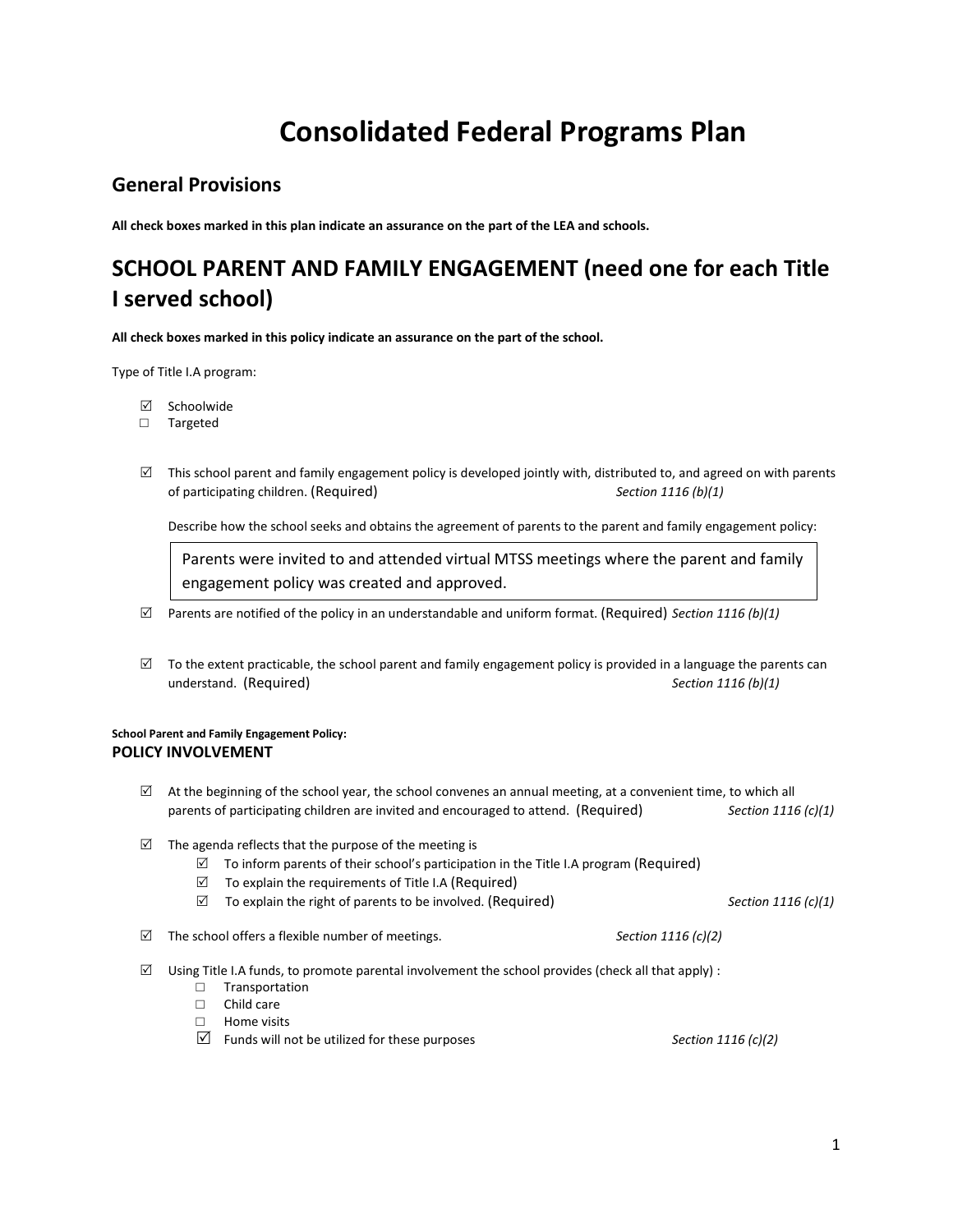## **POLICY INVOLVEMENT (continued)**

The school involves parents in an organized, ongoing, and timely way:

 $\boxtimes$  In the planning, review, and improvement of the Title I.A program and/or Schoolwide program plan in the school. (Required)

*Section 1116 (c)(3)*

Describe how parents are involved in the planning, review, and improvement of the Title I.A program and/or Schoolwide program plan in the school:

Parents were invited to and attended virtual meetings where they were involved in the planning, review, and the improvement of the Title 1 program plan. All parents were given a survey (accessible online and in paper form) to give their thoughts and feedback regarding the program plan.

 $\boxtimes$  In the planning, review, and improvement of the school parent and family engagement policy. (Required) *Section 1116 (c)(3)*

Describe how parents are involved in the planning, review, and improvement of the school parent and family engagement policy:

Parents were invited to and attended virtual meetings where they were involved in the planning, review, and improvement of the school parent and family engagement policy.

The school provides parents of participating children:

 $\boxtimes$  Timely information about the Title I.A programs. (Required)

*Section 1116 (c)(4)(A)*

Describe plans to provide information about the Title I.A programs:

Presentations about the Title 1 program at our school were part of our Parent Orientation that was shared virtually with all parents. This information is also available through parent newsletters and our school's website.

 $\boxtimes$  A description and explanation of the curriculum in use at the school, the forms of academic assessments that are used to measure progress, and the achievement levels of the MAP assessment. (Required)

*Section 1116 (c)(4)(B)*

Describe methods and plans to provide a description and explanation of the curriculum, academic assessments, and MAP achievement levels:

Explanation of the curriculum, academic assessments, and MAP achievement levels are given through classroom presentations and newsletters, school presentations and newsletters, and the school's website.

 $\boxtimes$  Opportunities, as appropriate, to participate in decisions relating to the education of their children. (Required) *Section 1116 (c)(4)(C)*

 $\boxtimes$  Responses to their suggestions as soon as possible. (Required)

*Section 1116 (c)(4)(C)*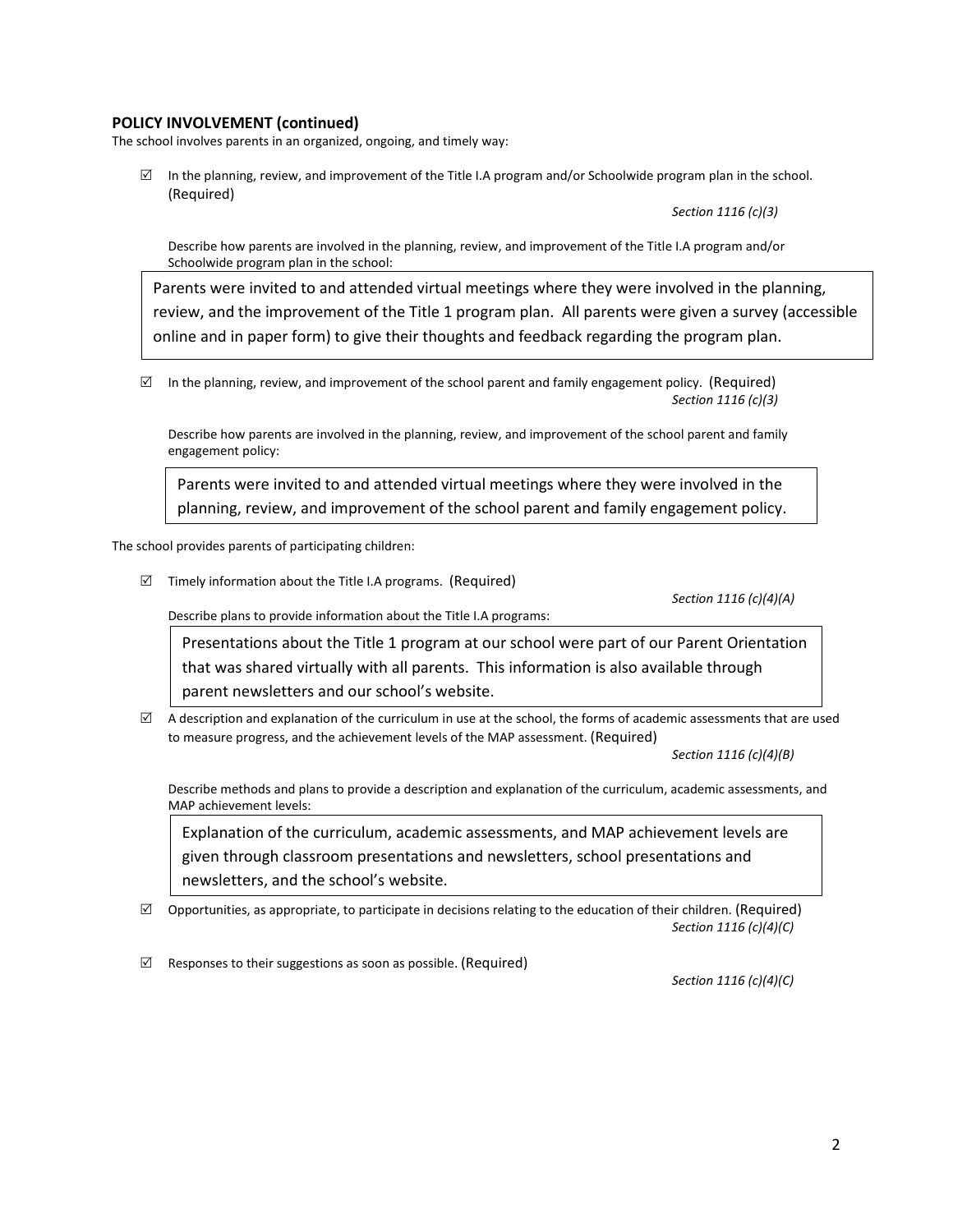## **School Parent and Family Engagement Policy: SHARED RESPONSIBILITY FOR HIGH STUDENT ACHIEVEMENT**

#### **School-Parent Compact (Need one for each Title I Served Building)**

The School-Parent Compact outlines how parents, the entire school staff, and students will share the responsibility for improved student academic achievement and the means by which the school and parents will build and develop a partnership to help children achieve the State's high standards. *Section 1116 (d)*

 $\boxtimes$  The school jointly develops with parents of Title I.A served children the school-parent compact. (Required)

The school-parent compact:

 $\boxtimes$  Describe the ways in which all parents will be responsible for supporting their children's learning. (Required) *Section 1116 (d)(1)*

Parents can ensure that their children are at school on time every day, meet the physical needs of their children, communicate with the teachers of their children, and help their children complete school work.

 $\boxtimes$  Describes the school's responsibility to provide high-quality curriculum and instruction in a supportive and effective learning environment. (Required) *Section 1116 (d)(1)*

The school will communicate with parents about learning and progress, provide quality curriculum and instruction, and provide an effective learning environment.

- $\boxtimes$  Addresses the importance of communication between teachers and parents on an ongoing basis through, at a minimum:
	- $\boxtimes$  Conducting parent-teacher conferences at least annually, during which the compact shall be discussed (required for elementary schools) (Required)
	- $\boxtimes$  Issuing frequent reports to parents on their children's progress (Required)
	- $\boxtimes$  Providing reasonable access to staff, opportunities to volunteer, and observation of classroom activities (Required)
	- Ensuring regular two-way, meaningful communication between family members and school staff, and, to the extent practicable in a language that family members can understand (Required)

*Section 1116 (d)(2)(A) (B),(C),(D)*

#### **School Parent and Family Engagement Policy: BUILDING CAPACITY FOR INVOLVEMENT**

To ensure effective involvement of parents and to support a partnership among the school, parents, and the community to improve student academic achievement, the school:

- $\boxtimes$  Provides assistance to parents, as appropriate, in understanding (Required)
	- $\triangledown$  the Missouri Learning Standards,
	- $\boxtimes$  the Missouri Assessment Program,
	- $\boxtimes$  local assessments,
	- $\boxtimes$  how to monitor a child's progress, and
	- $\boxtimes$  how to work with educators to improve the achievement of their children.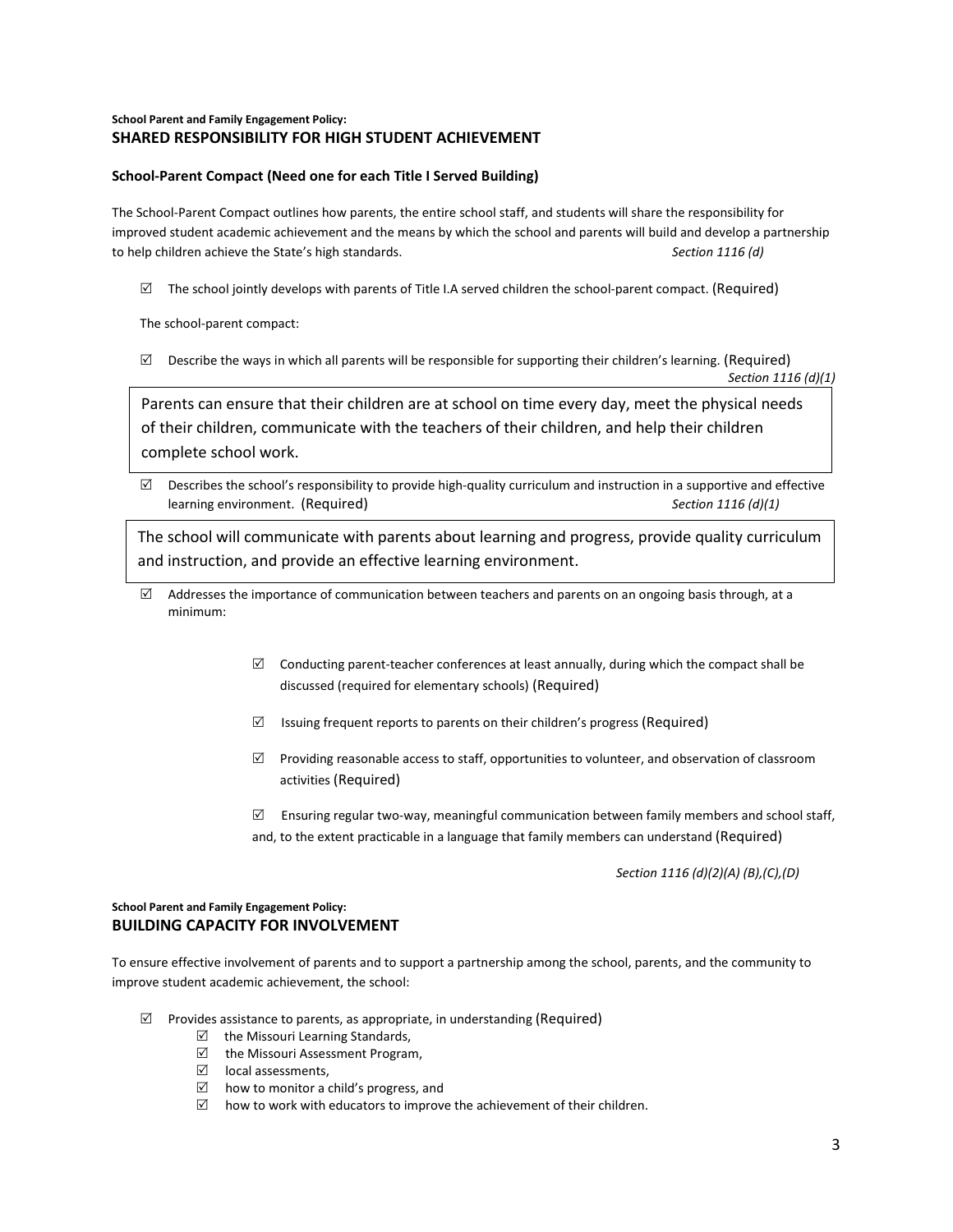Describe plans to provide assistance:

Provide parents with information regarding their student's progress in literacy and mathematics (quarterly reports, movement in tiers, reading goals) and what they can do at home to help their child make progress.

 $\boxtimes$  Provides materials and training to help parents work with their children to improve achievement. (Required) *Section 1116 (e)(2)*

Describe plans to provide materials and training:

Materials and training will be available to parents through our School's website as well as during our family virtual literacy event and our virtual Greg Tang parent event.

 $\boxtimes$  Educates teachers, specialized instructional support personnel, principals, and other school leaders, and other staff, with the assistance of parents, in the value and utility of contributions of parents, and in how to reach out to, communicate with, and work with parents as equal partners, implement and coordinate parent programs, and build ties between parents and the school. (Required) *Section 1116 (e)(3)*

Describe plans to educate school personnel regarding working with parents:

Discuss ways to involve parents and increase family engagement monthly during our BSIP MTSS Meetings and then share with the rest of the staff.

To ensure effective involvement of parents and to support a partnership among the school, parents, and the community to improve student academic achievement, the school:

 $\boxtimes$  To the extent feasible and appropriate, coordinates and integrates parent involvement programs and activities with other Federal, State, and local programs, including public preschool programs, and conducts other activities, such as parent resource centers, that encourage and support parents in more fully participating in the education of their children. (Required) *Section 1116 (e)(4)*

Describe plans to coordinate and integrate:

Coordinate events where families can attend virtually and learn ways to help their child be successful at school. These events include, but are not limited to, Family Virtual Literacy Week and Greg Tang Math Parent Nights.

- $\boxtimes$  Ensures that information related to school and parent programs, meetings, and other activities is sent to the parents of participating children in a format and, to the extent practicable, in a language the parents can understand. (Required) *Section 1116 (e)(5)*
- $\boxtimes$  Provides reasonable support for parental involvement activities under this section as parents may request. (Required)

*Section 1116 (e)(14)*

#### **Optional additional assurances:**

To ensure effective involvement of parents and to support a partnership among the school, parents, and the community to improve student academic achievement, the school: (optional; check if applicable)

□ Involves parents in the development of training for teachers, principals, and other educators to improve the effectiveness of parent involvement training. Section 1116 (e)(6) effectiveness of parent involvement training.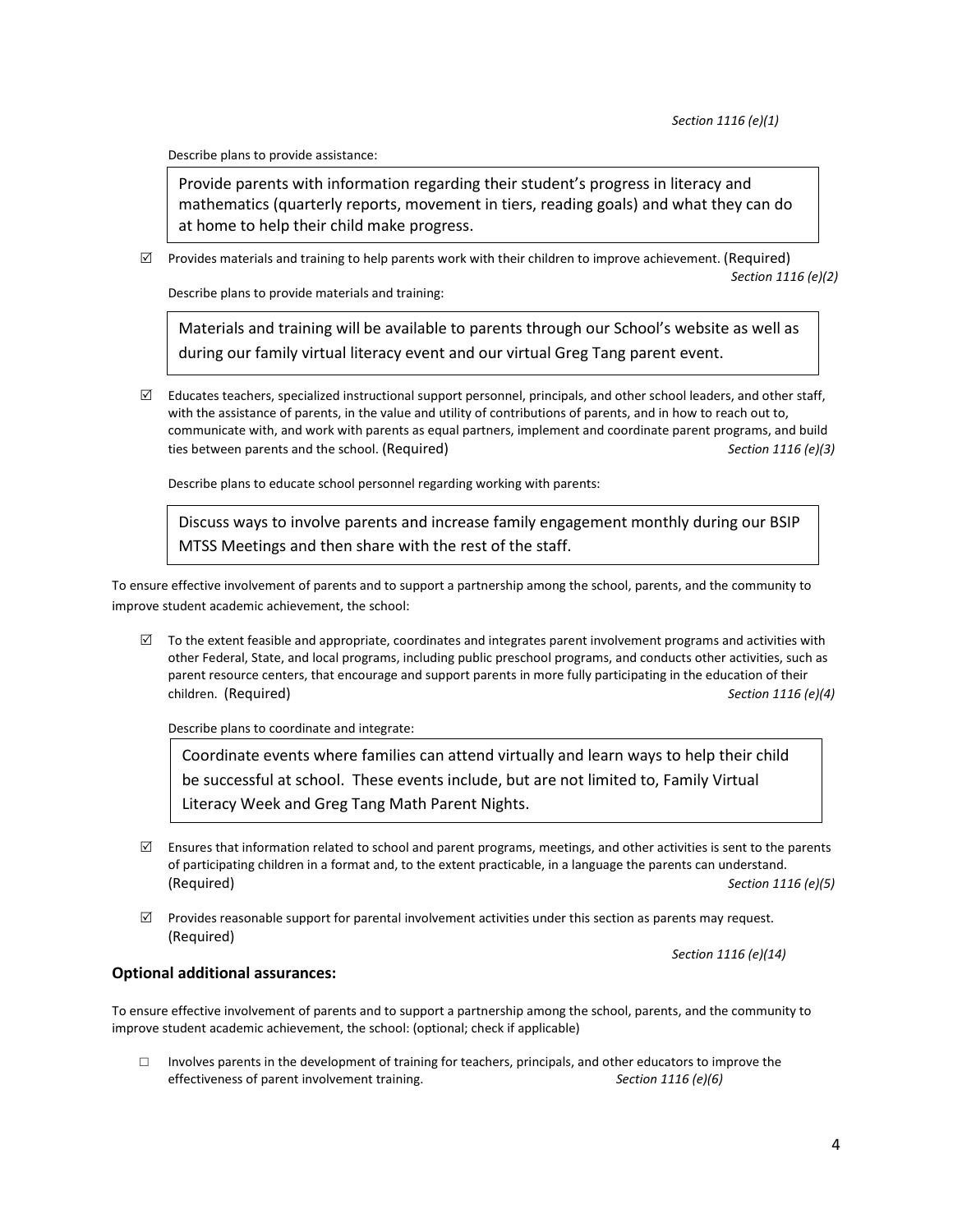- $\boxtimes$  Provides necessary literacy training from Title I funds if the local educational agency has exhausted all other reasonably available sources of funding for literacy training. *Section 1116 (e)(7)*
- $\square$  Pays reasonable and necessary expenses associated with local parental involvement activities, including transportation and child care costs, to enable parents to participate in school-related meetings and training sessions. *Section 1116 (e)(8)*
- □ Trains parents to enhance the involvement of other parents. *Section 1116 (e)(9)*
- $\boxtimes$  Arranges school meetings at a variety of times, or conducts in-home conferences between teachers or other educators, who work directly with participating children, with parents who are unable to attend conferences at school, in order to maximize parental involvement and participation. Adopts and implements model approaches to improving parental involvement. *Section 1116 (e)(10)*
- $\boxtimes$  May adopt and implement model approaches to improving parental involvement.

*Section 1116 (e)(11)*

- □ Establishes a districtwide parent advisory council to provide advice on all matters related to parental involvement<br>
in Title I programs.<br>
Section 1116 (e)(12) Section 1116 (e)(12)
- □ May develop appropriate roles for community-based organizations and businesses in parent involvement activities. *Section 1116 (e)(13)*

#### **School Parent and Family Engagement Policy: ACCESSIBILITY**

In carrying out the parent and family engagement requirements of the Title I program, the school, to the extent practicable,

- $\boxtimes$  Provides opportunities for the informed participation of parents and family members, including:
	- $\boxtimes$  Parents and family members who have limited English proficiency. (Required)
	- $\boxtimes$  Parents and family members with disabilities. (Required)
	- $\boxtimes$  Parents and family members of migratory children. (Required)

*Section 1116 (f)*

 $\boxtimes$  Provides information and school reports in a format and, to the extent practicable, in a language parents understand. (Required) *Section 1116 (f)*

## **COMPREHENSIVE NEEDS ASSESSMENT- SCHOOL LEVEL (need one for each Title I served school)**

*Section 1114(b)(6)* 

- $\boxtimes$  A comprehensive needs assessment of the entire school has been conducted.
- $\boxtimes$  The needs assessment includes analysis of the achievement of students in relation to the Missouri Learning Standards.

Date Completed:

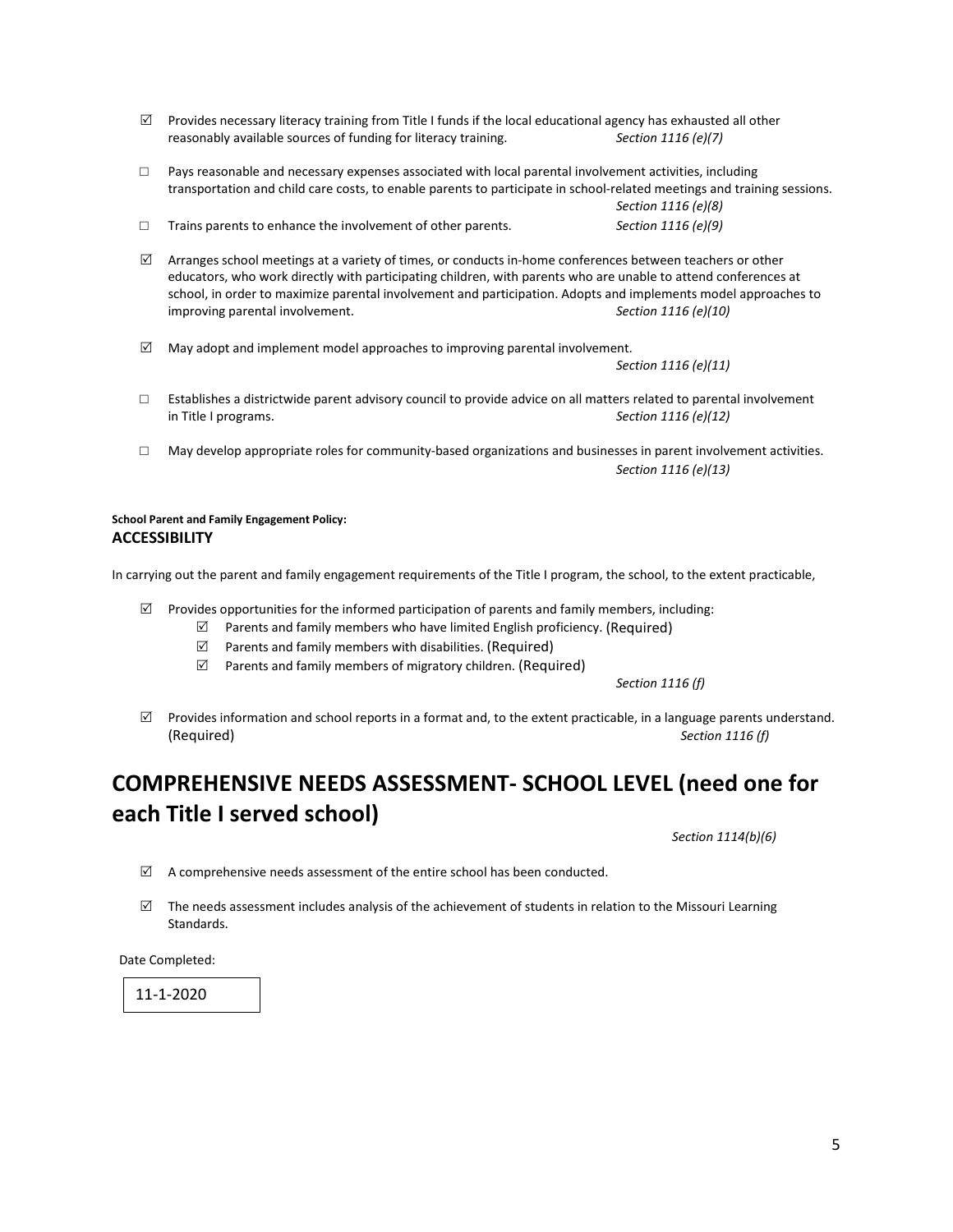## **NEEDS ASSESSMENT: SCHOOL PROFILE**

## **Student Demographics**

The following data regarding **student demographics** has been collected, retained, and analyzed:

- $\boxtimes$  Enrollment (Required)
- $\boxtimes$  Grade level (Required)
- $\boxtimes$  Ethnicity (Required)
- $\boxtimes$  Attendance (Required)
- $\boxtimes$  Mobility (Required)
- $\boxtimes$  Socioeconomic status (Required)
- $\boxtimes$  Discipline (Required)
- $\triangledown$  Limited English Proficiency (Required)

#### Summarize the analysis of data regarding **student demographics**:

#### Strengths:

According to Renner's Balanced Scorecard, Renner's 2<sup>nd</sup> quarter attendance increased from 89.7 to 92.8 percent from the 19-20 to the 20-21 school year.

#### Weaknesses:

Achievement data is disproportionately affected by higher rates of mobility and free/reduced lunch populations. In October of 2020, our free and reduced percentage was 36 percent and in February 2020 it was 43 percent. Since school started in September, we have had 40 new students move to Renner and we have had 30 students move away. We have also had a large number of student quarantines which has effected our attendance and growth.

If indicated, state need(s) identified pertaining to **student demographics**:

Educate families about all of the resources available to help support families. The building has taken efforts to support students in transition (i.e., homeless) and those in lower socioeconomic status households through home visits, phone calls, transportation services, etc.

## **Student Achievement**

The following data regarding **student achievement** has been collected, retained, and analyzed:

- $\boxtimes$  MAP results by content area and grade level, including multi-year trends (required)
- $\boxtimes$  MAP results by ESEA Annual Measurable Objective: comparative data showing performance of disadvantaged students against all other meaningful categories of students in the school; comparison of performances of students in various subgroups (required)
- $\Box$  Completion rates: promotion/graduation rate, retention rates (if applicable)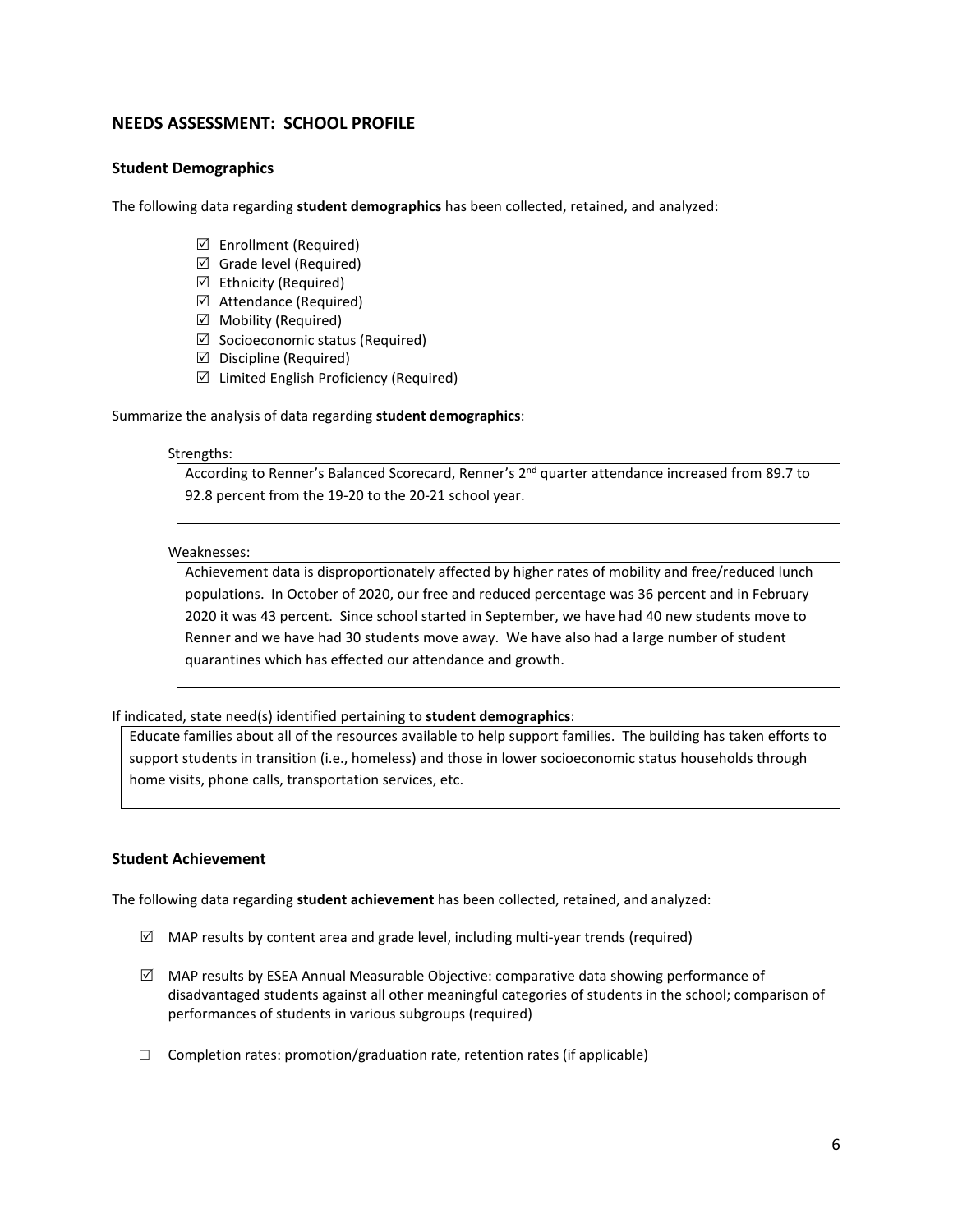- $\Box$  Post-Secondary trends: students attending and/or completing post-secondary schools, students accepted in the armed forces (if applicable)
- $\boxtimes$  Other performance indicators used in analysis:

NWEA Growth Test that we take 3 times per year in reading and mathematics and Fountas and Pinnell literacy progress monitoring that monitors reading fluency and comprehension.

Summarize the analysis of data regarding **student achievement**:

Strengths:

Our NWEA math growth is 52 percent and last year it was 51 percent. Our reading proficiency has went up. It went from 68 percent to 77 percent.

Weaknesses:

Our NWEA reading growth is 44 percent and our goal was 54 percent.

If indicated, state need(s) identified pertaining to **student achievement**:

Continue MTSS to meet the needs of students in reading and mathematics.

## **Curriculum and Instruction**

Data has been collected, retained, and analyzed regarding each of the following factors of **curriculum and instruction** at the school:

- $\boxtimes$  Learning expectations (Required)
- $\boxtimes$  Instructional program (Required)
- $\triangledown$  Instructional materials (Required)
- $\triangledown$  Instructional technology (Required)
- $\boxtimes$  Support personnel (Required)

#### Summarize the analysis of data regarding **curriculum and instruction**:

#### Strengths:

Curriculum allows for differentiation in instruction.

Weaknesses:

Teachers need more training on how to utilize small group instruction in reading, in particular with phonics, phonemic awareness, and comprehension.

## If indicated, state need(s) identified pertaining to **curriculum and instruction**:

Teachers need more specific training in the area of phonics, phonemic awareness, and guided reading groups.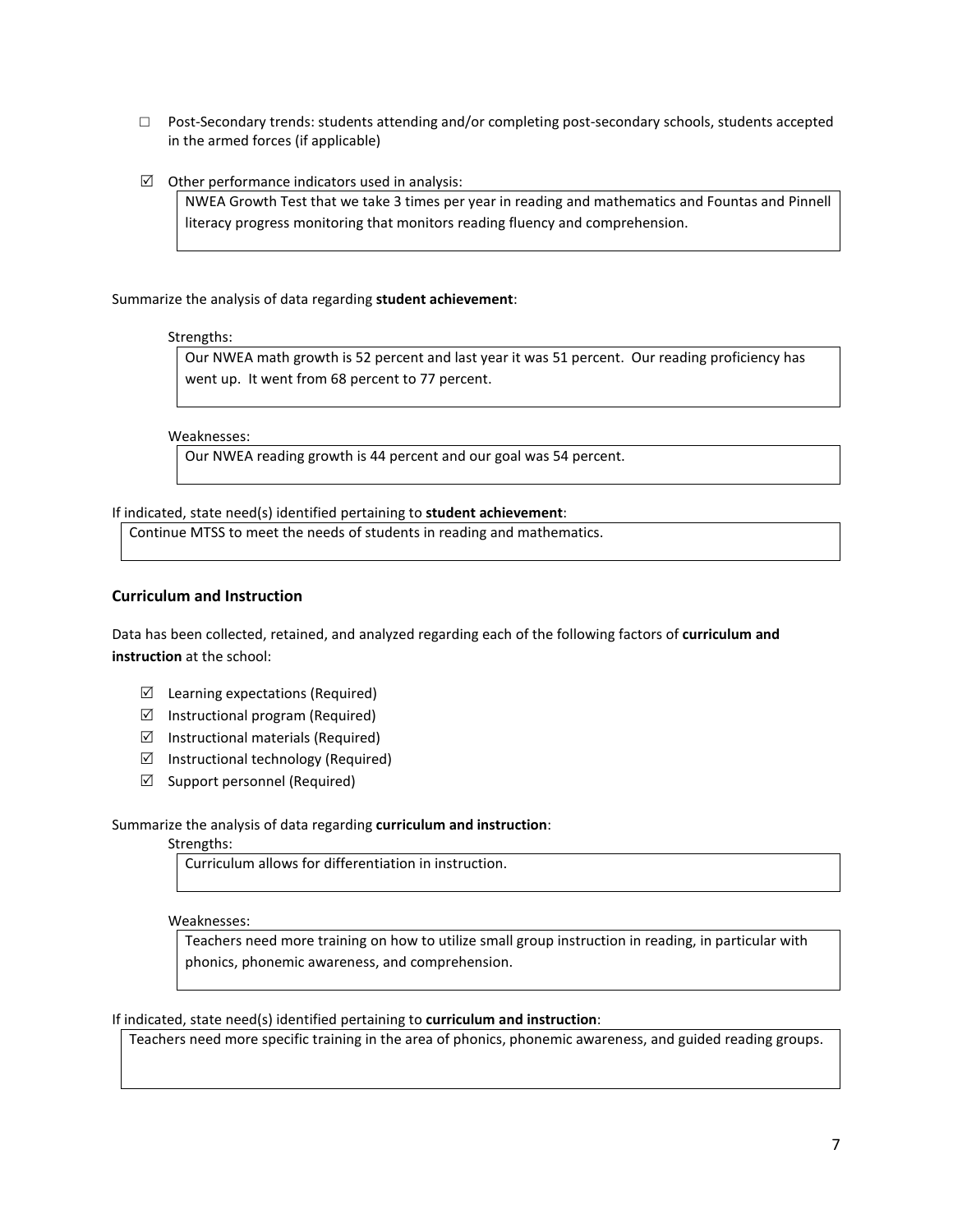## **High Quality Professional Staff**

Data has been collected, retained, and analyzed regarding each of the following factors of a **high quality professional staff**:

- $\boxtimes$  Staff preparation (Required)
- $\boxtimes$  Core courses taught by appropriately certified teachers (Required)
- $\boxtimes$  Staff specialists and other support staff (Required)
- $\boxtimes$  Staff demographics (Required)
- $\boxtimes$  School administrators (Required)

Summarize the analysis of data regarding **high quality professional staff:** 

#### Strengths:

Our staff receives professional development throughout the year on how to help striving learners in both reading and mathematics.

#### Weaknesses:

Not all staff are required to attend some of the trainings, it is optional. Also this year, PD has been spotty due to COVID restrictions.

If indicated, state need(s) identified pertaining to **high quality professional staff:**

Try to make sure that all staff members receive the same training as a requirement moving forward.

## **Family and Community Engagement**

Data has been collected, retained, and analyzed regarding each of the following factors of **family and community engagement** at the school:

- $\boxtimes$  Parental involvement (Required)
- $\boxtimes$  Communication with parents (Required)
- $\triangledown$  Policy involvement (Required)
- $\boxtimes$  Parent education (Required)
- $\boxtimes$  Support for special needs and underserved (Required)
- $\boxtimes$  Health services (Required)

Summarize the analysis of data regarding **family and community engagment:** 

#### Strengths:

We communicate with parents in a variety of ways-online, phone calls, home visits, and parent meetings. We had over 100 parents respond to the Title 1 Survey.

Weaknesses:

We could do a better job at increasing our parent participation in family engagement meetings.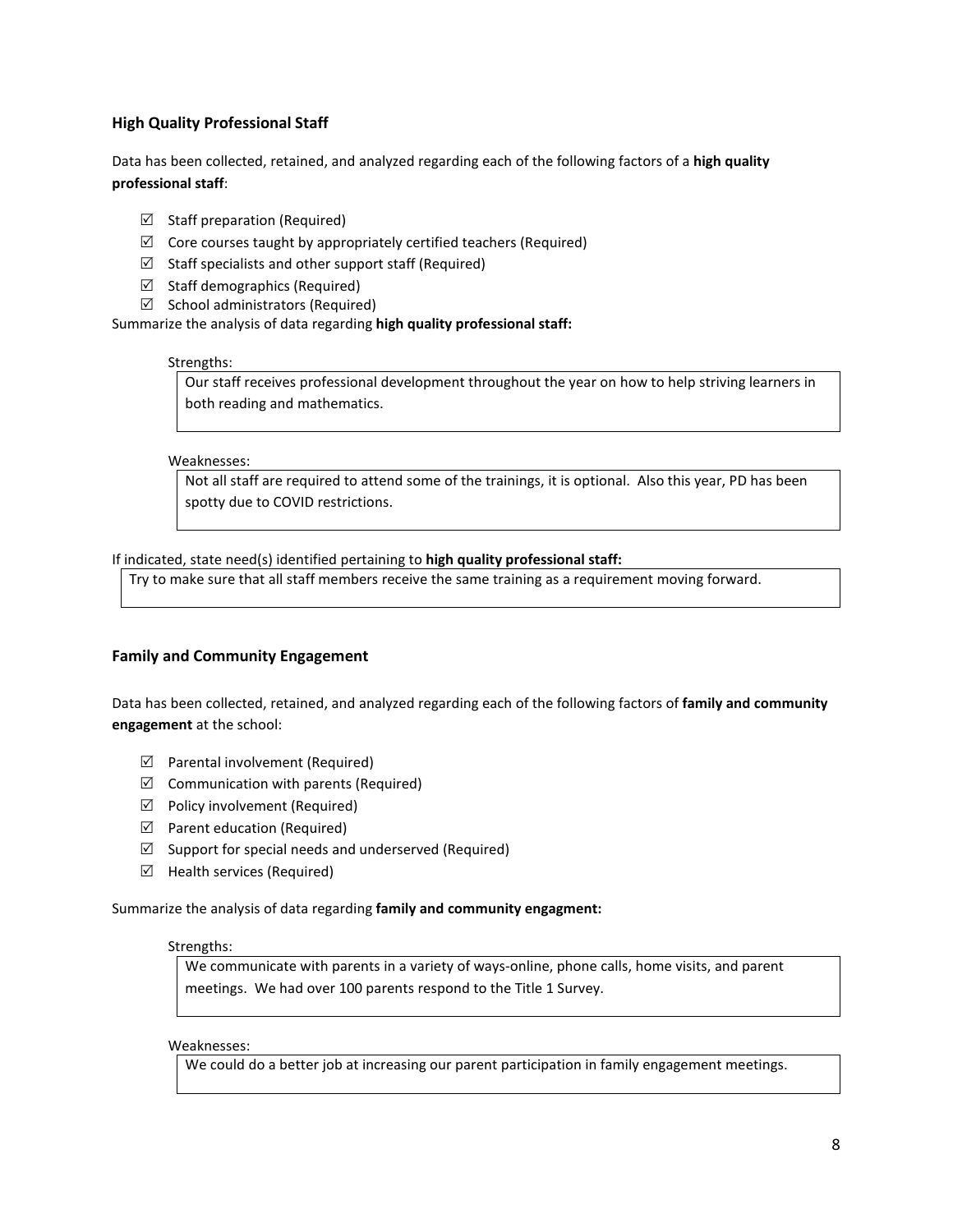If indicated, state need(s) identified pertaining to **family and community engagement:**

Work to include more parents in family engagement meetings.

## **School Context and Organization**

Data has been collected, retained, and analyzed regarding each of the following factors of **school context and organization** at the school:

- $\boxtimes$  School mission/vision (Required)
- $\boxtimes$  Average class size (Required)
- $\boxtimes$  School climate (Required)
- $\boxtimes$  Management and governance (Required)
- $\boxtimes$  Student discipline policy (Required)

#### Summarize the analysis of data regarding **school context and organization:**

#### Strengths:

School mission/vision is a true representation of our school and school climate. Panorama data is used in order to meet needs of our students and improve school climate.

#### Weaknesses:

Due to high numbers in first grade, we opened a new section in January. Current kindergarten numbers are averaging 23 to 24 in each class.

If indicated, state need(s) identified pertaining to **school context and organization**:

N/A

## **NEEDS ASSESSMENT: IDENTIFYING PRIORITIES**

"In most schools, conducting a comprehensive needs assessment will result in the identification of a large number of issues that could be addressed to improve the achievement of students. However, no school should attempt to address every identified need in a single year. Most planning experts suggest that schools prioritize their major issues and address no more than three of the most important…" *[\(Designing Schoolwide Programs](http://dese.mo.gov/sites/default/files/Schoolwide_Plan_03_06.pdf) Non-Regulatory Guidance, March 2006)*

List and number, in order of priority, the critical needs identified in the school profile.

Prioritized needs: One need must be identified with the option to add up to two more needs

- 1. Small group instruction in the area of reading with the implementation of guided reading or strategy groups to increase phonics, phonemic awareness, and comprehension in our students.
- 2. Small group instruction in the area of mathematics with the implementation of Envision 2020, Bridges intervention system, and Greg Tang strategies.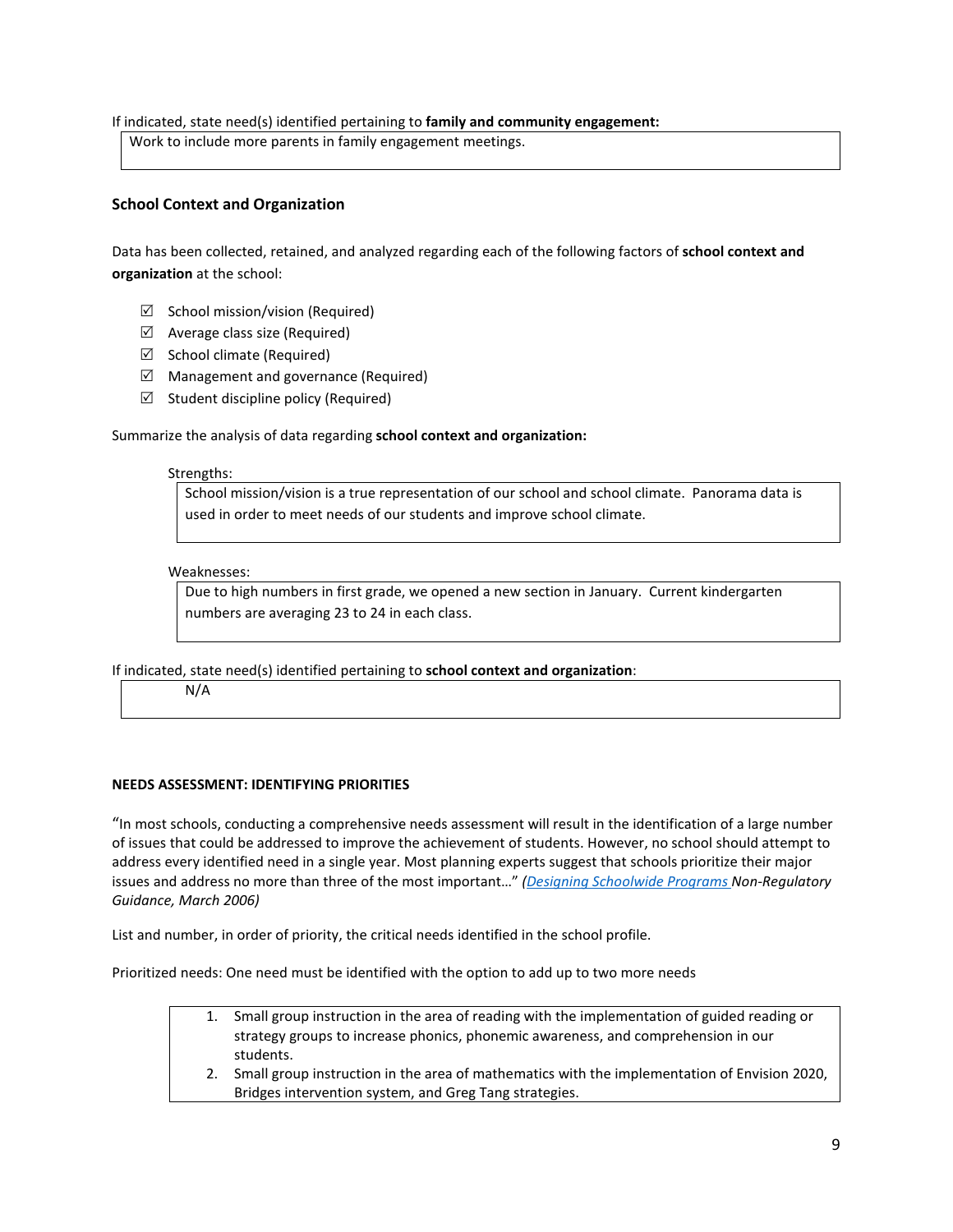# **SCHOOLWIDE PROGRAM PLAN (need one for each Schoolwide building)**

**All check boxes marked in this plan indicate an assurance on the part of the school.** 

This Schoolwide Program Plan is developed with the involvement of parents and other members of the community to be served and individuals who will carry out the plan. *Section 1114 (b)(2)*

| <b>Schoolwide Plan Development</b>                           |                                                                   |           |  |  |  |
|--------------------------------------------------------------|-------------------------------------------------------------------|-----------|--|--|--|
| Role                                                         | <b>Team Member</b>                                                |           |  |  |  |
| Parent (Required)                                            | Mrs. Laura Stegeman and Mrs.<br>Jennifer Taylor                   |           |  |  |  |
| Teacher (Required)                                           | Mrs. Tina Mecklenburg                                             |           |  |  |  |
| Principal (Required)                                         | Mrs. Sasha Kalis                                                  |           |  |  |  |
| <b>Other School Leaders</b>                                  | Mrs. Kristine Shuey, Mrs. Marcy<br>Schumacher, Mrs. Deanna Fisher |           |  |  |  |
| Paraprofessionals                                            | $+$                                                               |           |  |  |  |
| <b>Other Administrators</b>                                  | Mrs. Allison Page                                                 |           |  |  |  |
| <b>LEA Representative</b>                                    | $\ddot{}$                                                         |           |  |  |  |
|                                                              | IF APPLICABLE:                                                    |           |  |  |  |
| <b>Specialized Instructional</b><br><b>Support Personnel</b> |                                                                   | $+$       |  |  |  |
| <b>Technical Assistance</b><br><b>Providers</b>              |                                                                   | $\ddot{}$ |  |  |  |
| <b>School Staff</b>                                          |                                                                   | $\ddot{}$ |  |  |  |
| <b>Students</b>                                              |                                                                   | $+$       |  |  |  |
| <b>Others</b>                                                |                                                                   | $+$       |  |  |  |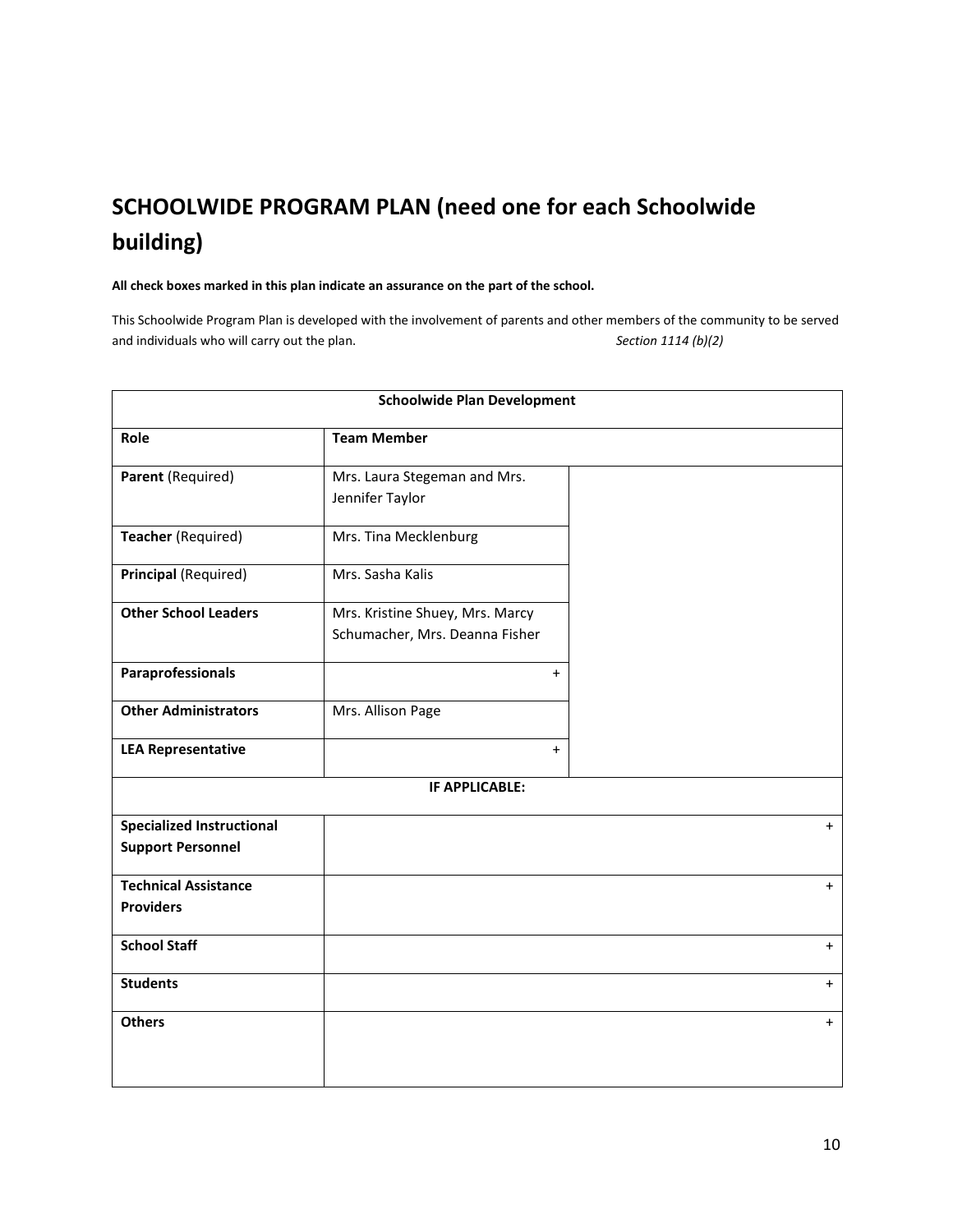| <b>Meeting Date(s)</b> must indicate | September 10, 2020, November 12, 2020, January 7, 2021, March 11, 2021 |
|--------------------------------------|------------------------------------------------------------------------|
| dates for schoolwide plan            |                                                                        |
|                                      |                                                                        |
|                                      |                                                                        |
|                                      |                                                                        |

## **STRATEGIES TO ADDRESS SCHOOL NEEDS**

*Section 1114 (b) (7) (A)*

- The following strategies will be implemented to address prioritized school needs: *(check all that apply)*
- $\boxtimes$  Supplemental instruction:

Subject areas and grade levels to be served (mark all that apply):

| Math                         | KØ 1Ø 2Ø3Ø 4Ø 5Ø 6□ 7□ 8□ 9□ 10□ 11□<br>12 <sub>⊓</sub>                                                                                              |
|------------------------------|------------------------------------------------------------------------------------------------------------------------------------------------------|
| Reading<br>⋈                 | KØ 1Ø 2Ø 3Ø 4Ø 5Ø 6⊓ 7⊓ 8⊓ 9⊓ 10⊓ 11⊓<br>12 <sub>⊓</sub>                                                                                             |
| $\Box$ English Language Arts | Ko 1a 2a 3a 4a 5a 6a 7a 8a 9a 10⊓ 11⊓ 12⊓                                                                                                            |
| Science                      | $\mathsf{Kn}$ 1 $\sqcap$ 2 $\sqcap$ 3 $\sqcap$ 4 $\sqcap$ 5 $\sqcap$ 6 $\sqcap$ 7 $\sqcap$ 8 $\sqcap$ 9 $\sqcap$ 10 $\sqcap$ 11 $\sqcap$ 12 $\sqcap$ |
| Other:                       | $\mathsf{Kn}$ 1 $\sqcap$ 2 $\sqcap$ 3 $\sqcap$ 4 $\sqcap$ 5 $\sqcap$ 6 $\sqcap$ 7 $\sqcap$ 8 $\sqcap$ 9 $\sqcap$ 10 $\sqcap$ 11 $\sqcap$ 12 $\sqcap$ |

Delivery of Title I funded supplemental instruction services (check all that apply): If Supplemental instruction above is checked at least 1 delivery of services must be checked below.

- □ Preschool
- $\boxtimes$  Pull out/resource classroom
- $\boxtimes$  Push in/regular classroom
- **⊠** Summer School
- □ Tutoring (before-or after-school)<br>□ Other: \_\_\_\_\_\_\_\_\_\_\_\_\_\_\_\_+ if che
- $-$  + if checked then must have text on line

Instructional personnel: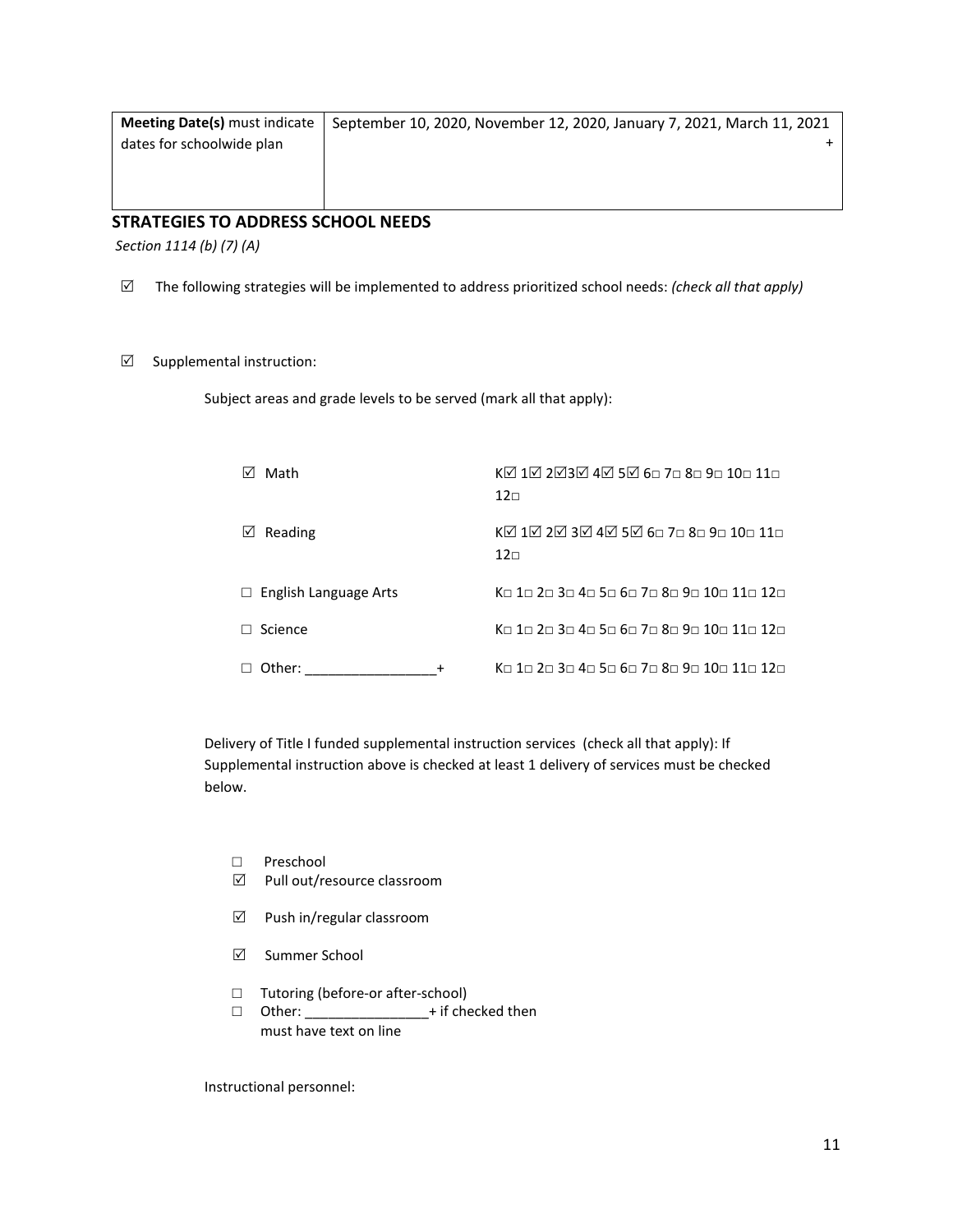|                                    | Para-           |               |               |
|------------------------------------|-----------------|---------------|---------------|
|                                    | <b>Teachers</b> | professionals | <b>Others</b> |
| Supplemental Reading               | ☑               | ⊠             |               |
| Supplemental English Language Arts | - 1             | г             |               |
| <b>Supplemental Mathematics</b>    | ☑               | ⊠             |               |
| Supplemental Science               | $\mathcal{A}$   | г             |               |
| Other:<br>+                        |                 |               |               |
|                                    |                 |               |               |

□ Class size reduction:

Other:  $+$ 

Grade levels: 
(Grade levels:  $K \Box 1 \Box 2 \Box 3 \Box 4 \Box 5 \Box 6 \Box 7 \Box 8 \Box 9 \Box 11 \Box 12 \Box$ 

## □ Professional Learning Communities

 $\boxtimes$  Schoolwide Positive Behavior Support

 $\boxtimes$  Response to Intervention

 $\boxtimes$  Other: \_AVID (Advancement Via Individual Determination) Elementary\_\_\_\_\_\_\_\_\_\_\_\_\_\_\_\_\_\_\_\_\_\_\_\_\_\_+

These strategies will: *(mark all that apply)* 

 $\boxtimes$  Provide opportunities for all children, including subgroups of students, to meet the challenging Missouri Learning Standards.

Description of how strategy/strategies will provide…:

Strong Tier 1 instruction will be given as well as strong small group instruction for Tier 2 and 3 students.

 $\boxtimes$  Use methods and instructional strategies that strengthen the academic program in the school.

Description of how strategy/strategies will strengthen…:

Professional development will be given regarding AVID WICOR (writing, inquiry, collaboration, organization, and reading) strategies.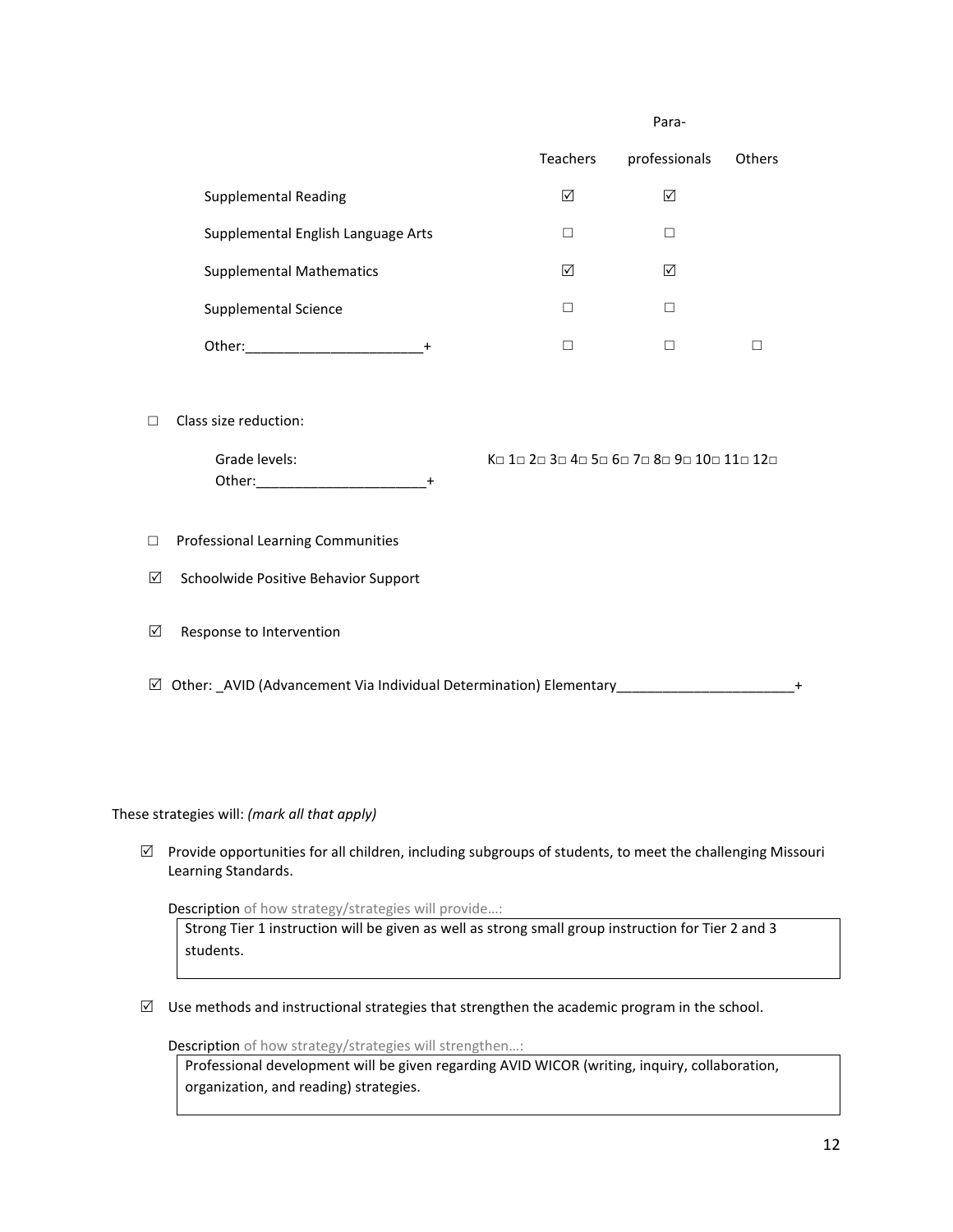- $\boxtimes$  Increase the amount of learning time.
	- □ Extended school year
	- □ Before- and/or after-school programs
	- $\boxtimes$  Summer program
	- $\Box$  Other:  $+$

 $\Box$ Help provide an enriched and accelerated curriculum.

Description of how strategy will provide...:

Adoption of AVID Elementary building wide ensures inquiry strategies are utilized.

 $\boxtimes$  Address the needs of all children in the school, but particularly the needs of those at risk of not meeting the Missouri Learning Standards

Description of how strategy/strategies will address…:

Tier 2 and Tier 3 Small Group Instruction, Home Visits, Parent/Teacher Conferences, Counselor Services, Social Worker Services

Activities will include: *(mark all that apply)* 

- $\boxtimes$  Improving students' skills outside the academic subject areas If checked then must check at least one checkbox below
	- $\boxtimes$  Counseling
	- $\boxtimes$  School-based mental health programs
	- $\boxtimes$  Specialized instructional support services
	- $\boxtimes$  Mentoring services
	- □ Other:
- $\boxtimes$  Helping students prepare for and become aware of opportunities for postsecondary education and the workforce
	- $\boxtimes$  Career/technical education programs
	- □ Access to coursework to earn postsecondary credit
		- □ Advanced Placement
		- □ International Baccalaureate
		- □ Dual or concurrent enrollment
		- □ Early college high schools
		- $\boxtimes$  Other: Exposure to college and career options through AVID Elementary
- $\boxtimes$  Implement a schoolwide tiered model to prevent and address problem behavior, and early intervening services
- $\boxtimes$  Professional development and other activities for teachers, paraprofessionals, and other school personnel to improve instruction and use of data